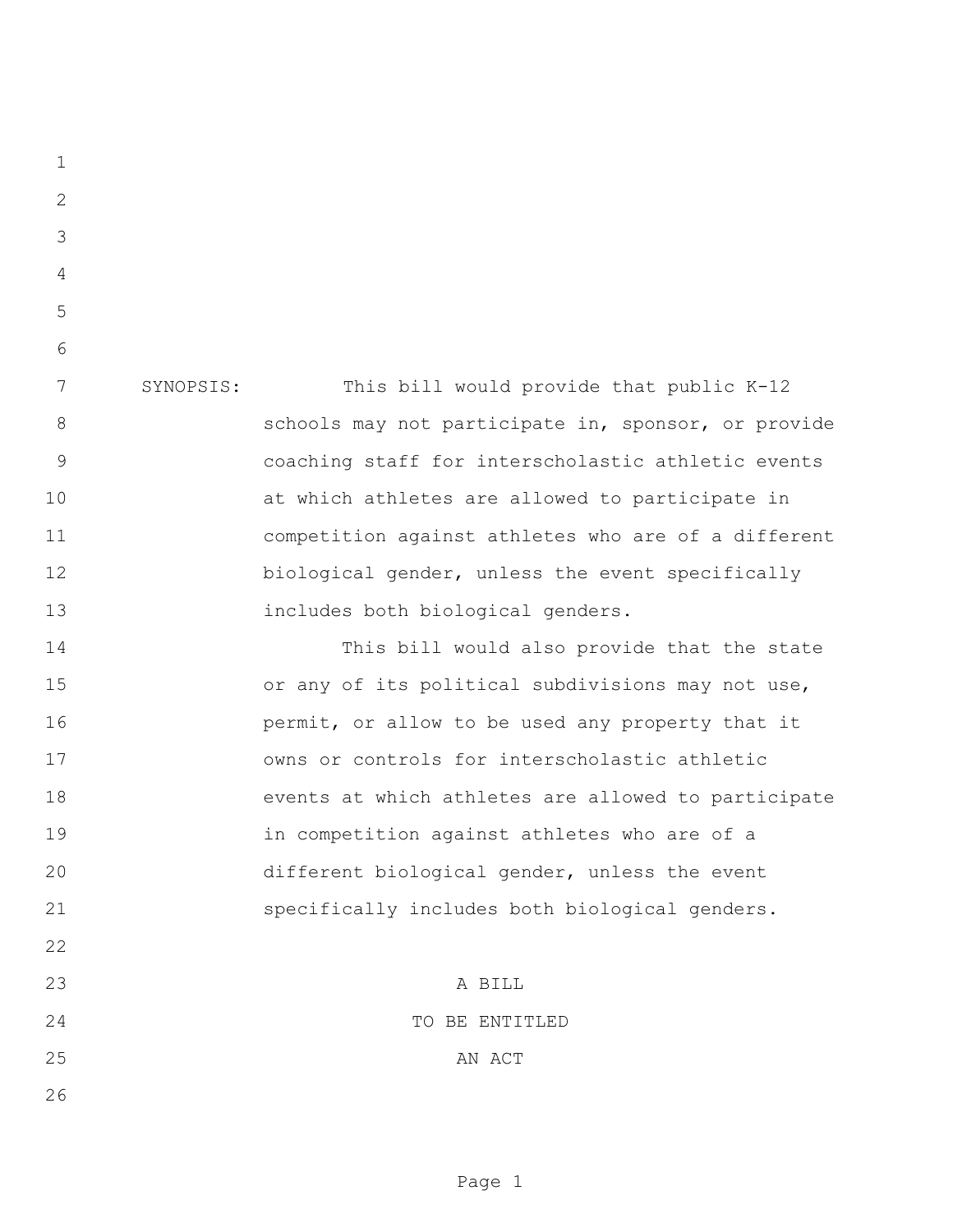Relating to public K-12 schools; to provide that no public K-12 school may participate in, sponsor, or provide coaching staff for interscholastic athletic events at which athletes are allowed to participate in competition against athletes who are of a different biological gender, unless the event specifically includes both biological genders; and to provide that neither the state or any of its political subdivisions may use or permit or allow to be used any property that it owns or controls for interscholastic athletic events at which athletes are allowed to participate in competition against athletes who are of a different biological gender, unless the event specifically includes both biological genders.

BE IT ENACTED BY THE LEGISLATURE OF ALABAMA:

 Section 1. This act shall be known and may be cited as the "Gender is Real Legislative (GIRL) Act."

 Section 2. (a) A public K-12 school may not 18 participate in, sponsor, or provide coaching staff for interscholastic athletic events that are either scheduled by or conducted under the authority of any athletic association that permits or allows participation in athletic events conducted exclusively for males by any individual who is not a biological male as indicated on a birth certificate or participation in athletic events conducted exclusively for females by any individual who is not a biological female as indicated on a birth certificate.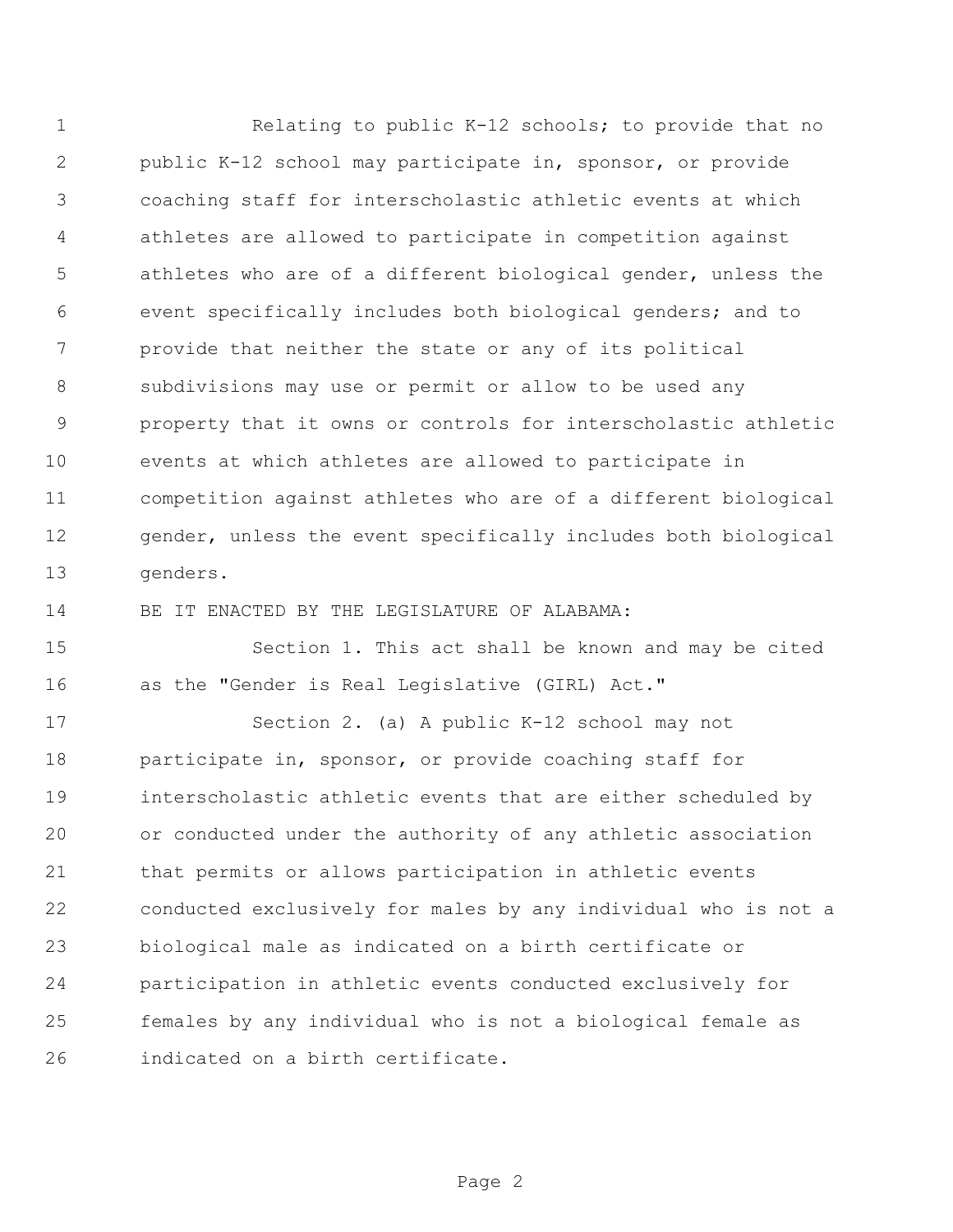(b) This section does not apply to athletic events at which both biological males and biological females are permitted or allowed to participate.

 Section 3. (a) A county, municipality, or other local government entity may not use, permit, or allow to be used any public athletic facility, stadium, field, structure, or other property owned by or under the control of the governmental entity to be used for interscholastic athletic events held in violation of Section 2.

 (b) This section does not apply to athletic events at which both biological males and biological females are permitted or allowed to participate.

 Section 4. (a) An athletic facility, stadium, field, structure, or other property owned by or under control of this 15 state or its various offices, agencies, departments, authorities, bureaus, boards, commissions, public corporations, or other entities may not be used or permitted or allowed to be used for interscholastic athletic events held in violation of Section 2.

 (b) This section does not apply to athletic events at which both biological males and biological females are permitted or allowed to participate.

 (c) It is the intent of the Legislature that constitutionally created boards of trustees comply with the requirements of this section.